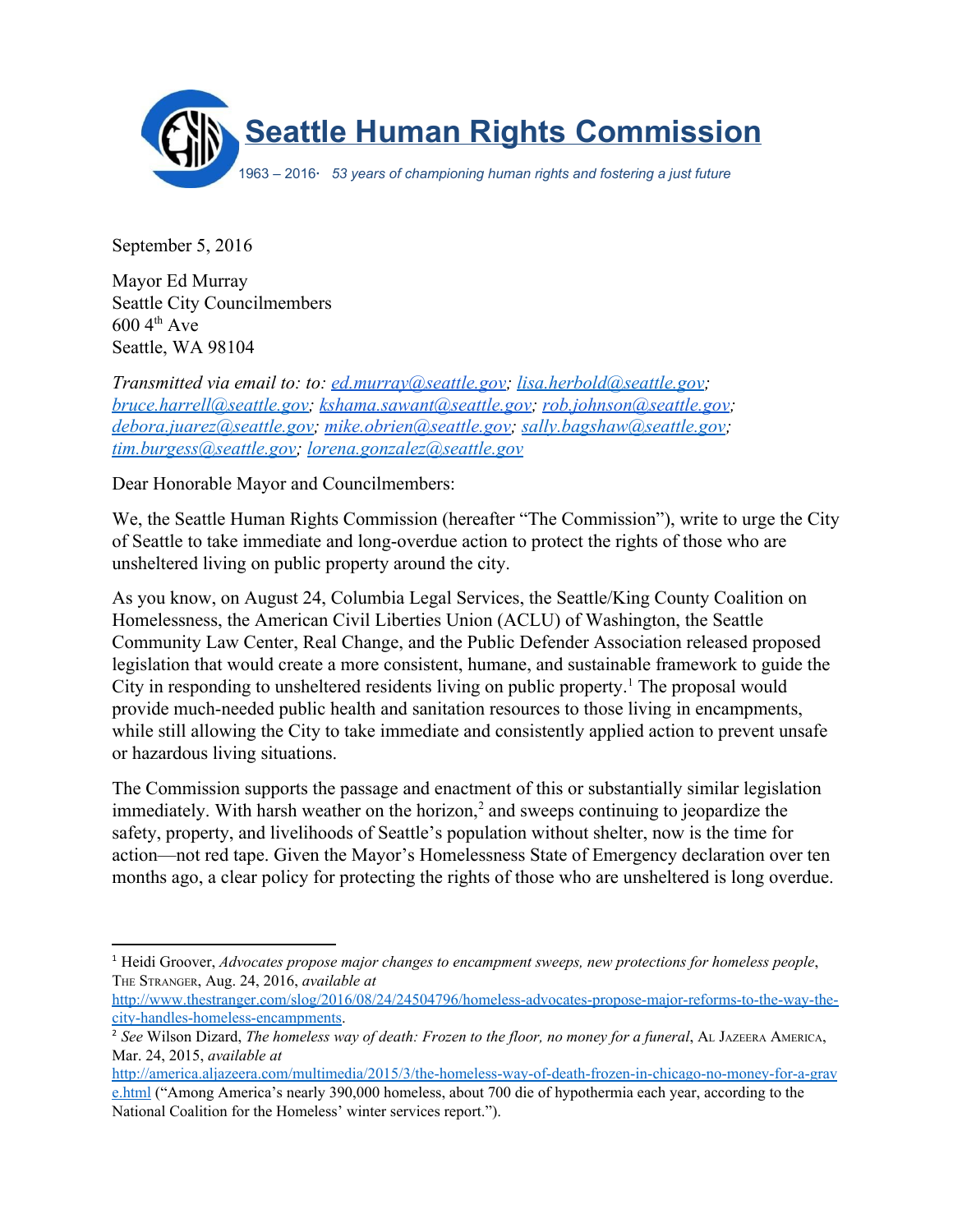We support the proposed legislation because it aims to protect the human rights of unsheltered individuals. The City's current approach is inconsistent in its removal and notification procedures, leading to encampment sweeps that forcibly displace individuals from their homes and disconnect them from their personal property.<sup>3</sup> Any legislation enacted should not only require sufficient and accurate notice to those whose encampments are impacted, but should also provide them assistance in identifying and moving to a morestable living situation. It should also prioritize a thorough inspection of personal property prior to removal and include a process by which encampment residents can easily and quickly reclaim their property that has been taken. Engagement and outreach that is consistent, accurate, and responsive is necessary to respect the lives and property of unsheltered individuals.

With the City's budget season ahead, the Commission also calls upon the Council and Mayor to fund and open additional indoor emergency shelters for the upcoming winter months. In the midst of a State of Emergency with more than 3,000 people sleeping outdoors in our city, we must take advantage of every possible route to shelter individuals until more permanent housing becomes available.

In 2012, the City declared itself a Human Rights City, committing itself to protect, respect and fulfill the full range of inherent human rights for all, as set forth in the Universal Declaration of Human Rights and numerous other international human rights instruments. Every individual has internationally-recognized rights to access adequate housing, necessary social services, and security<sup>4</sup>. Additionally, every individual has the right to own property alone as well as in association with others and no one shall be arbitrarily deprived of his property<sup>5</sup>. These rights are threatened by Seattle's lack of affordable housing among many other factors which drive the City's homelessness crisis.

The Commission applauds the Mayor and City Council for making homelessness a top priority and declaring an emergency. We implore that you take immediate action to remedy policies that have created more instability and infringed on the human rights of Seattle's most vulnerable residents. This is not a time for deliberations and process, but a time for long-overdue action to save and improve lives. Community leaders have presented a viable framework for moving forward, and action should promptly follow. They should be involved not only in the development of encampment sweep reform policy, but also in overseeing its enactment when a new framework is put in place.

The City has dedicated itself to promoting and protecting human rights, and should enact legislation and make public investments that are commensurate with an emergency of this scale. We urge you to take immediate and meaningful action to protect the human rights of unsheltered people, and to vote for a more flexible and sustainable approach similar to the one proposed by the aforesaid stakeholders.

<sup>3</sup> *See, e.g.,* Mike Baker, *Chaos, trash and tears: Inside Seattle's flawed homeless sweeps*, SEATTLE TIMES, Aug. 19, 2016, *available at*

http://www.seattletimes.com/seattle-news/chaos-trash-and-tears-inside-seattles-flawed-homeless-sweeps/.

<sup>&</sup>lt;sup>4</sup> Article 25(1) of the Universal Declaration of Human Rights.

<sup>&</sup>lt;sup>5</sup> Article 17 of the Universal Declaration of Human Rights.